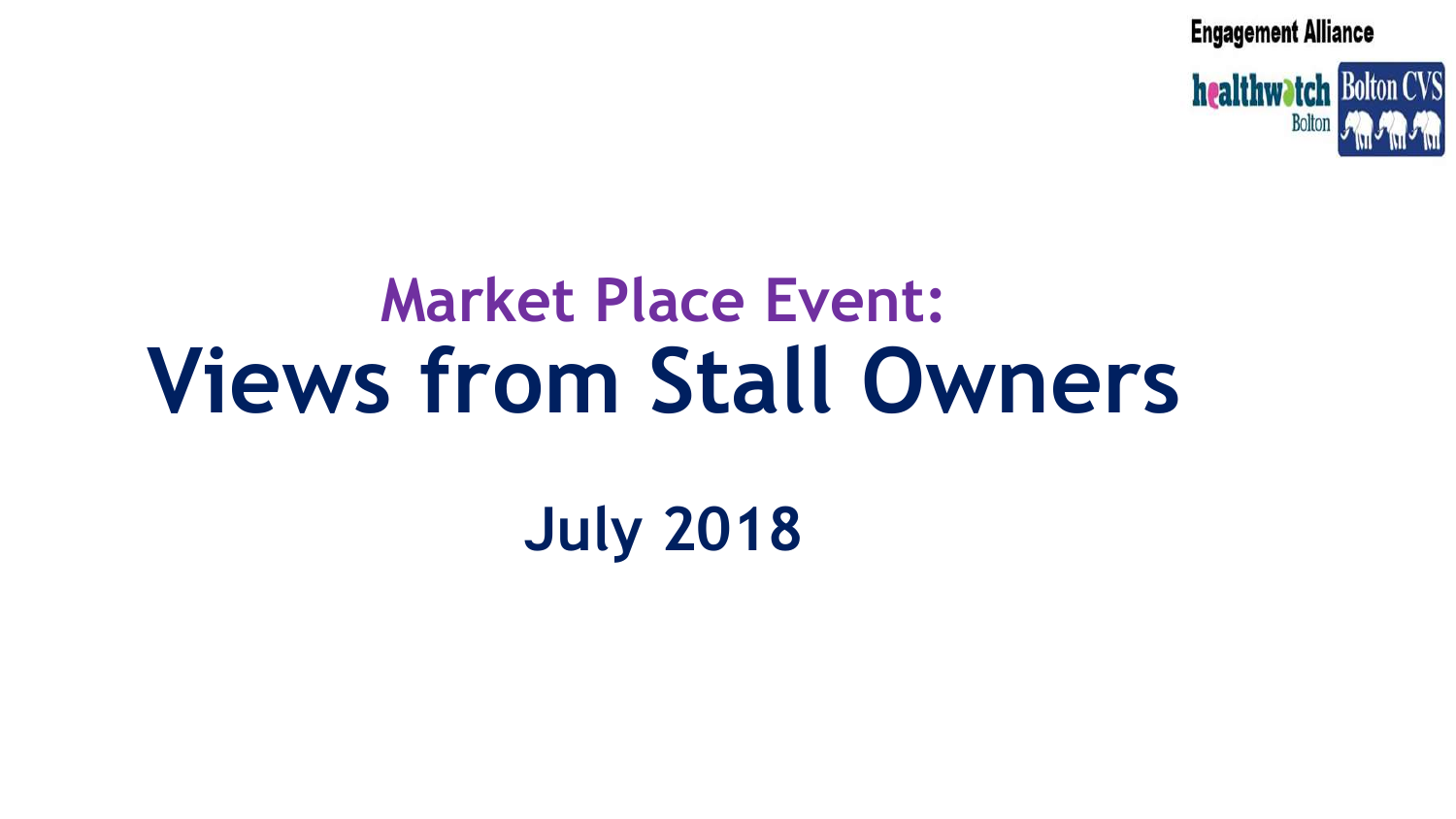## **Key Findings**

**Feelings and Experiences**



- Stall owners felt the event 'interactive' and 'engaging', and provided an opportunity to:
- o Forge networks
- o Promote their services
- o Raise awareness, and/or signpost people to relevant services
- **Information Sources**
- o Stall owners said they find information about services through both formal and informal means
- **Suggestions**
- Stall owners made the following suggestions about future event:
- o More central location
- o Spacious venue
- o Better promotion of the event
- o Improved attendance particularly by members of the community

**Engagement Alliance** 

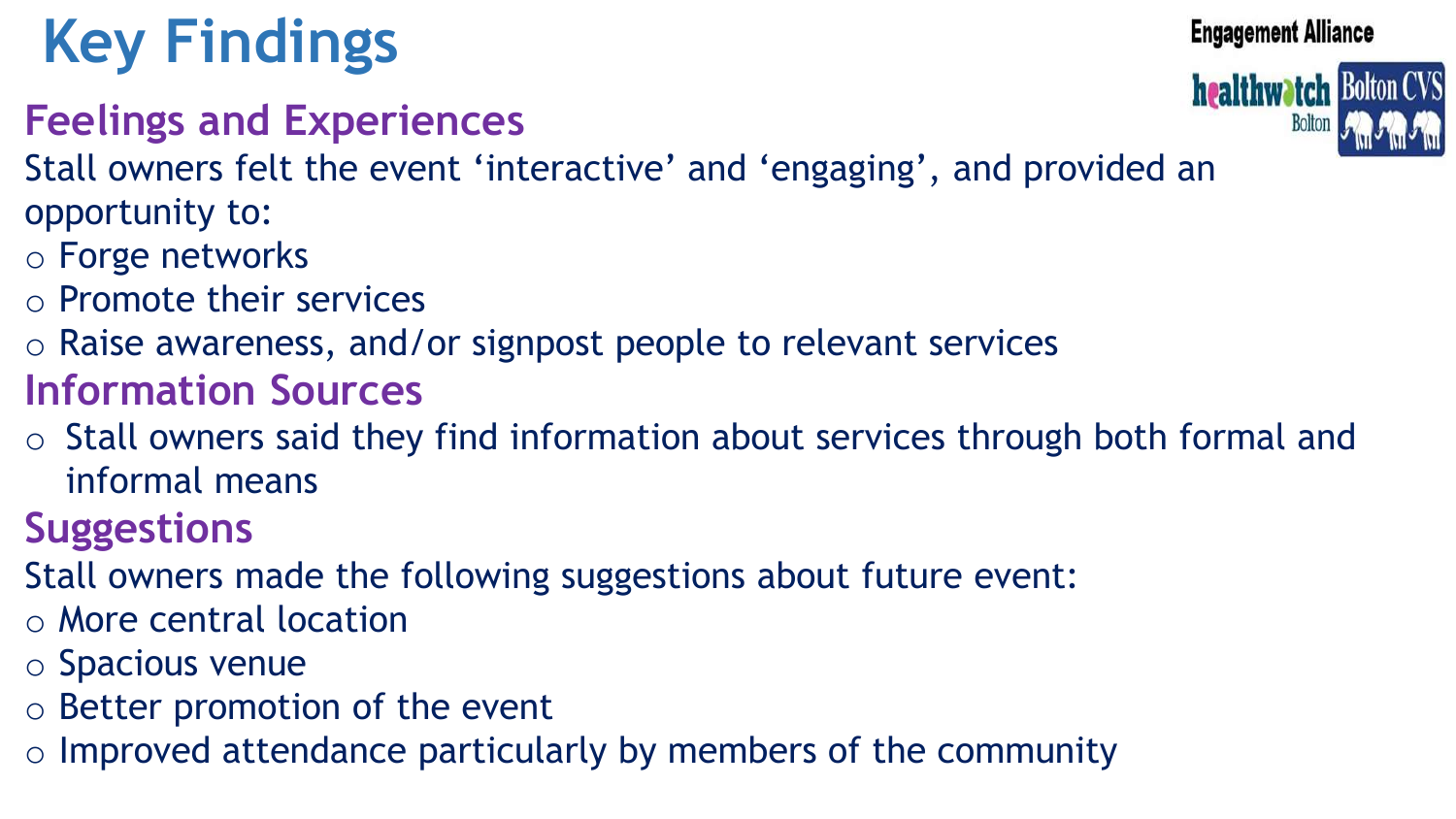## **Background**



The Engagement Alliance team (Healthwatch Bolton and Bolton CVS) embarked on public engagement work within Neighbourhoods that would:

- o Develop continuous engagement across the neighbourhoods so that people could see and feel progression following initial engagement in 2017
- o Create an opportunity for people to connect with VCSE support organisations specific to health priorities in each of the four neighbourhoods
- $\circ$  Connect new primary care roles to communities
- $\circ$  Allow people have an opportunity to connect with VCSE support organisations specific to health issues faced in each area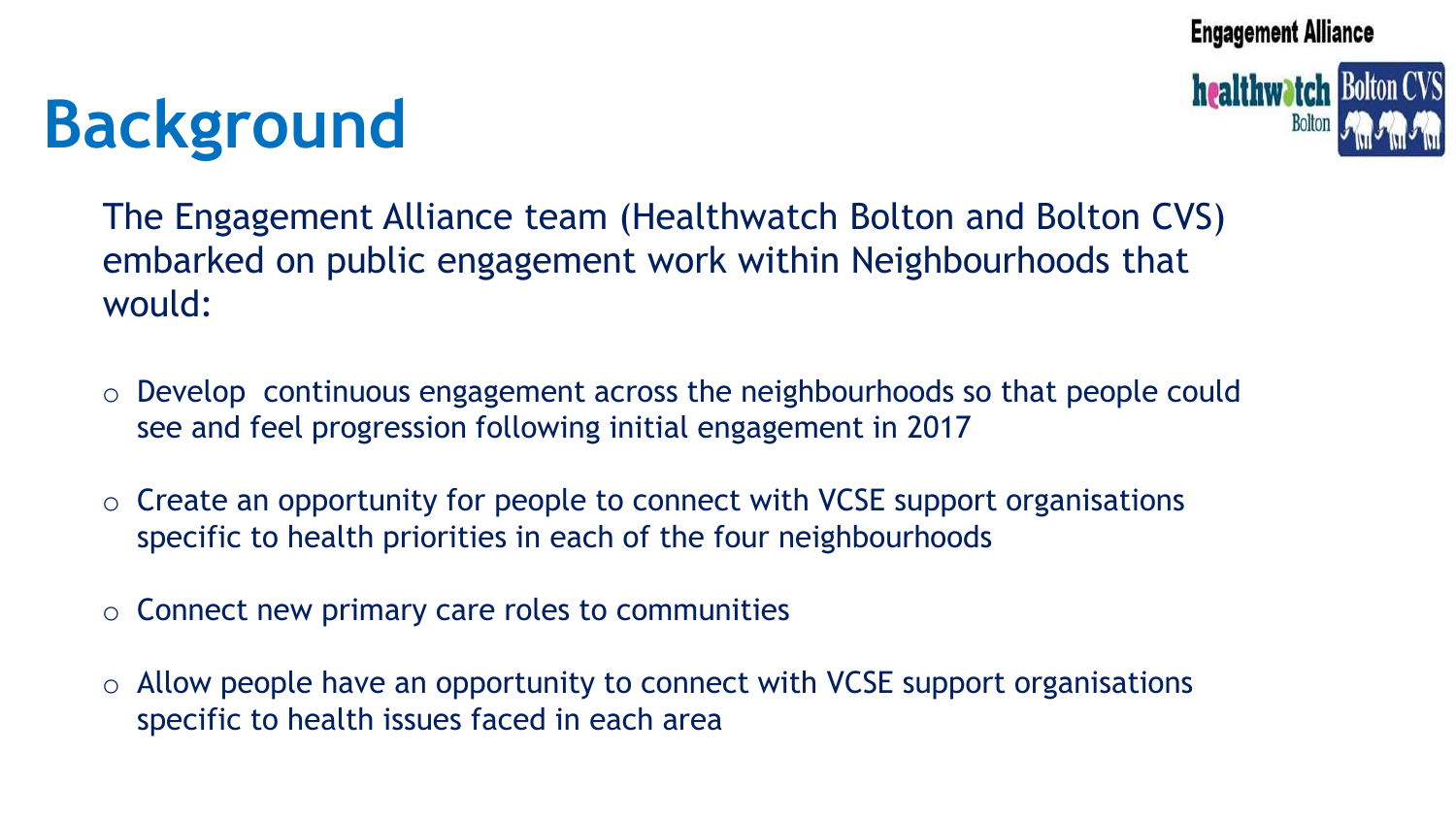**healthwatch Bolton CVS** 

228 people attended these events. The work produced 195 comments.

| Neighbourhood  |     |
|----------------|-----|
| Farnworth      | 66  |
| Little Lever   | 45  |
| <b>Horwich</b> | 42  |
| Rumworth       | 75  |
| <b>Total</b>   | 228 |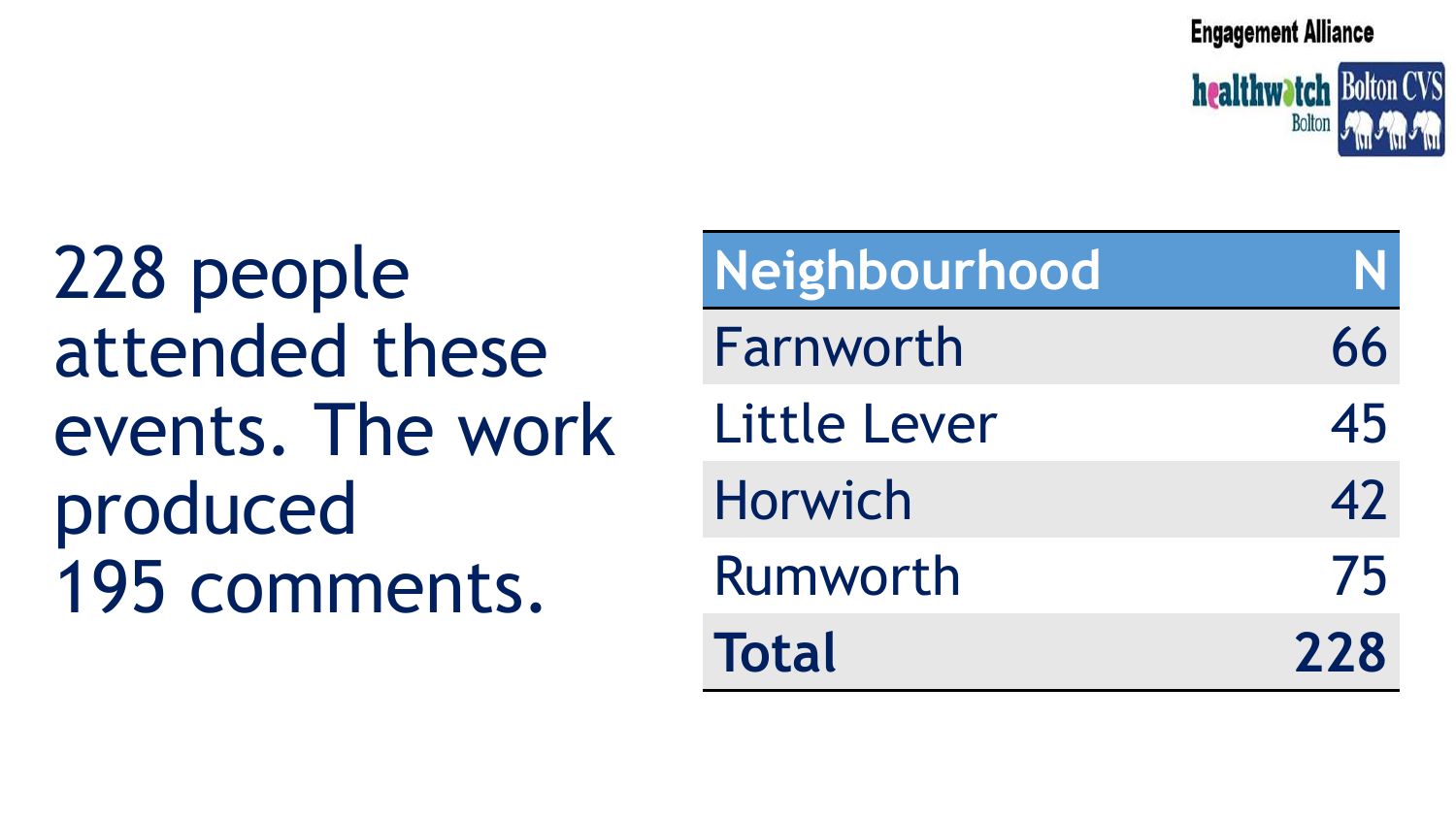**healthwatch Bolton CVS** 

## **What we Asked People?**

- **Did the event meet your expectations?**
- **How do people normally find out about your activities?**
- **What was the benefit of taking part in this event?**
- **What could be improved?**
- **Ideas for other venues?**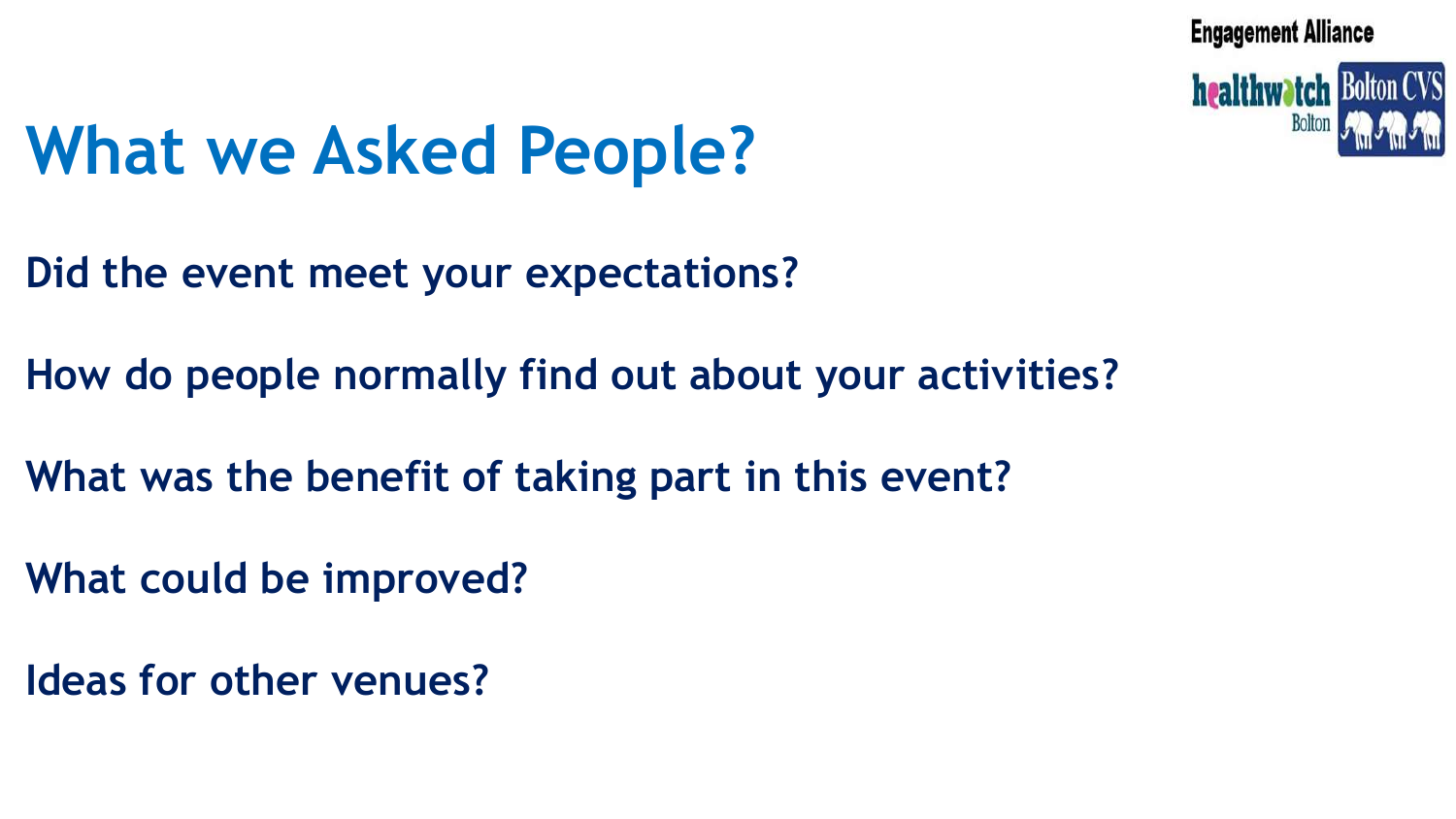

# **Farnworth**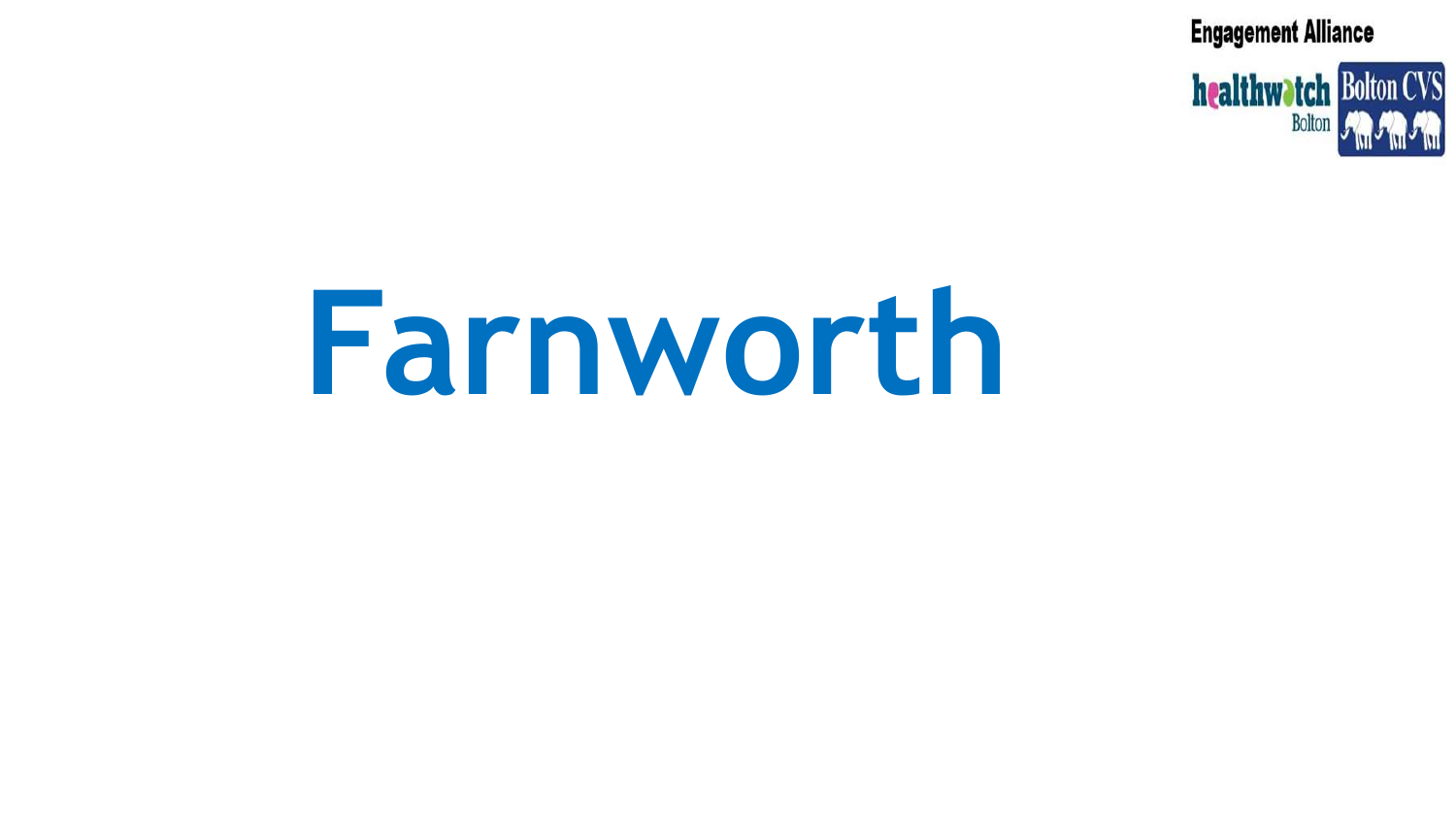#### **Did the event meet your expectations?**

## Comments

- o '*Plenty of space and steady flow of people'*
- o *'It was great to meet the related organisations as well as tell people about the work we do'*
- o *'Opportunity to chat to community members'*
- o *'Spoke to lots of people who are interested in what we do'*
- o *'Good atmosphere, relevant stalls'*
- o '*The event was well attended. It is a great opportunity to network with other agencies'*
- o *'Marketed our services'*
- o *'promoting volunteering to various organisations/volunteers*
- o *Lots of information leaflets given out'*
- o *'signposting opportunities'*
- o *'It did as was promoting health and wellbeing courses in Farnworth'*

**Engagement Alliance** 

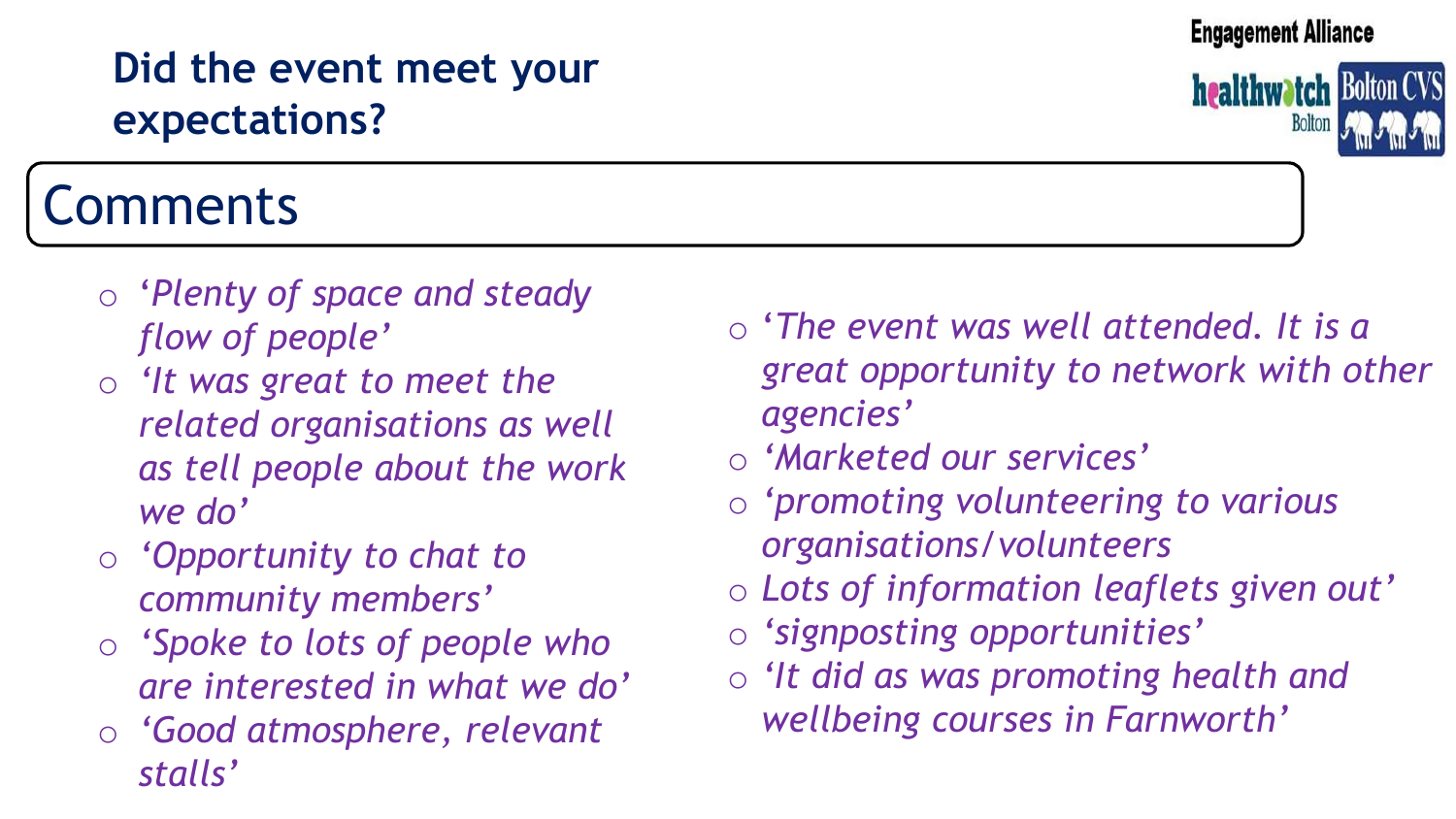#### **How do people normally find out about your activities?**



**Stall owners find information about local activities through Formal and Informal Ways**

# **Formal Informal**

- o Facebook
- o Twitter
- o Website
- o Instagram
- o Leaflets
- o Events community forums
- o Meeting
- o Local shops
- o Word of mouth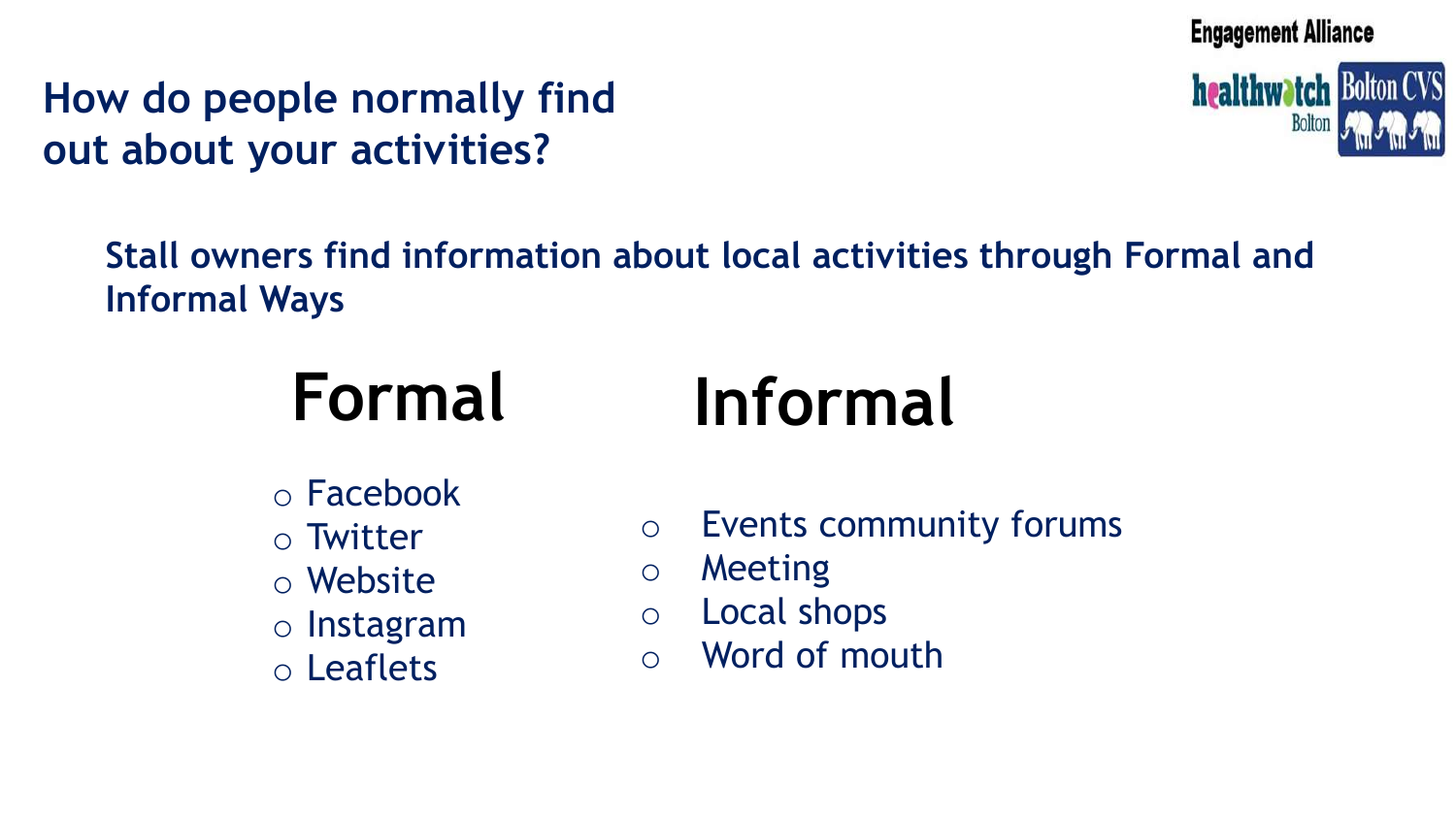#### **What was the benefit of taking part in this event?**





**Stall owners said the market event presented them opportunities for networking and for promoting and/or raising awareness about services** 

#### **Networking**

- o Marketing and reaching out our service to public and other organisations
- $\circ$  The best part was making connections with other groups and people in the area
- $\circ$  Talking to other organisations and residents about the type of work we do
- o Met individuals and groups interested in attending our events
- o Made contacts with regard to hosting external events in future

#### **Awareness raising**

- o Awareness raising of our service
- o Raising stroke awareness and prevention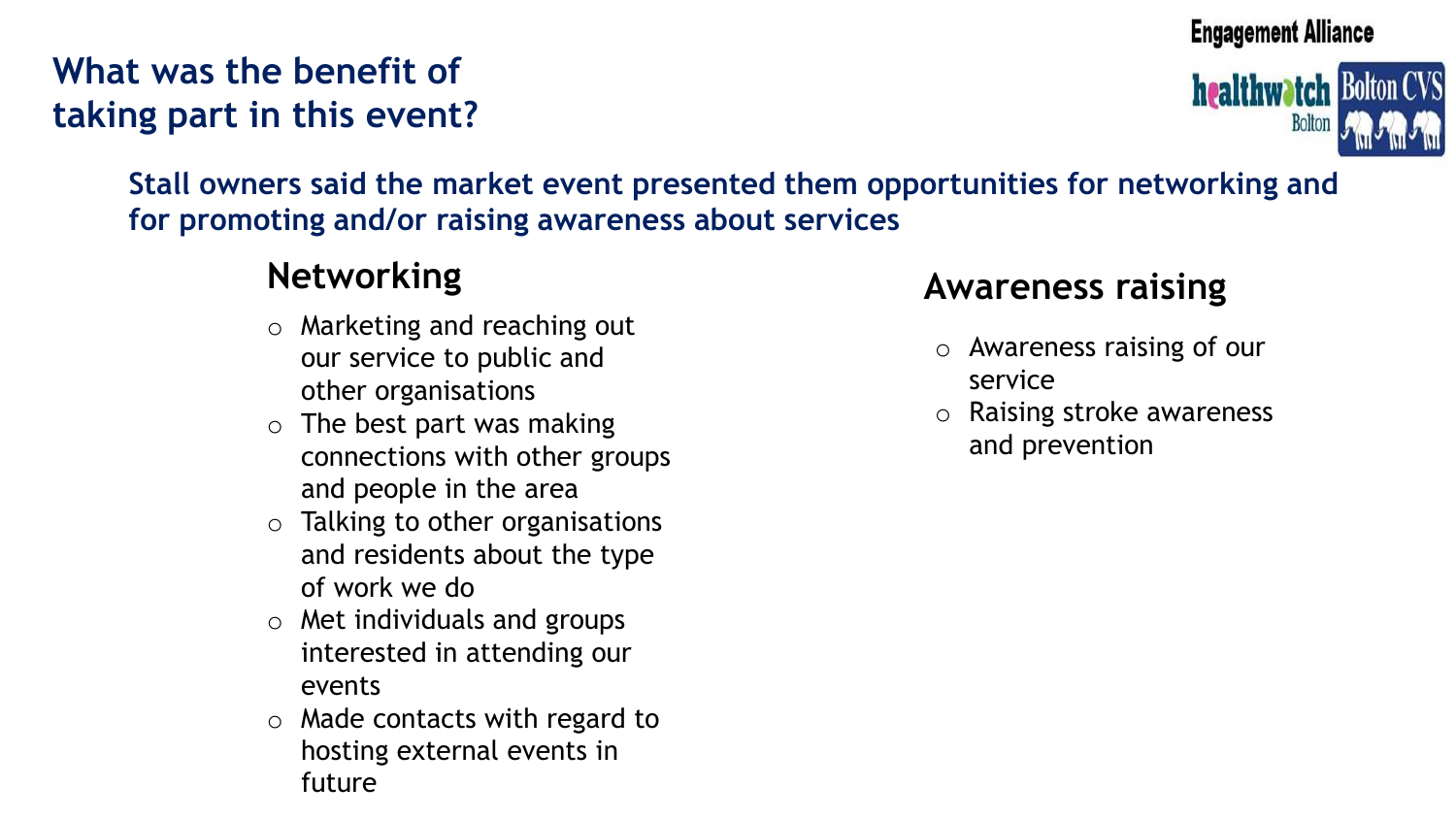

## **What could be improved?**

#### **Better Promotion**

o More promotion on social media

#### **Bigger/better venue**

- o Slightly bigger venue
- o Hall a bit small, need bigger venue.
- o Air conditioning.

#### **Regular events**

- o Regular events every year
- o Hold these events regularly and we will be more than happy to attend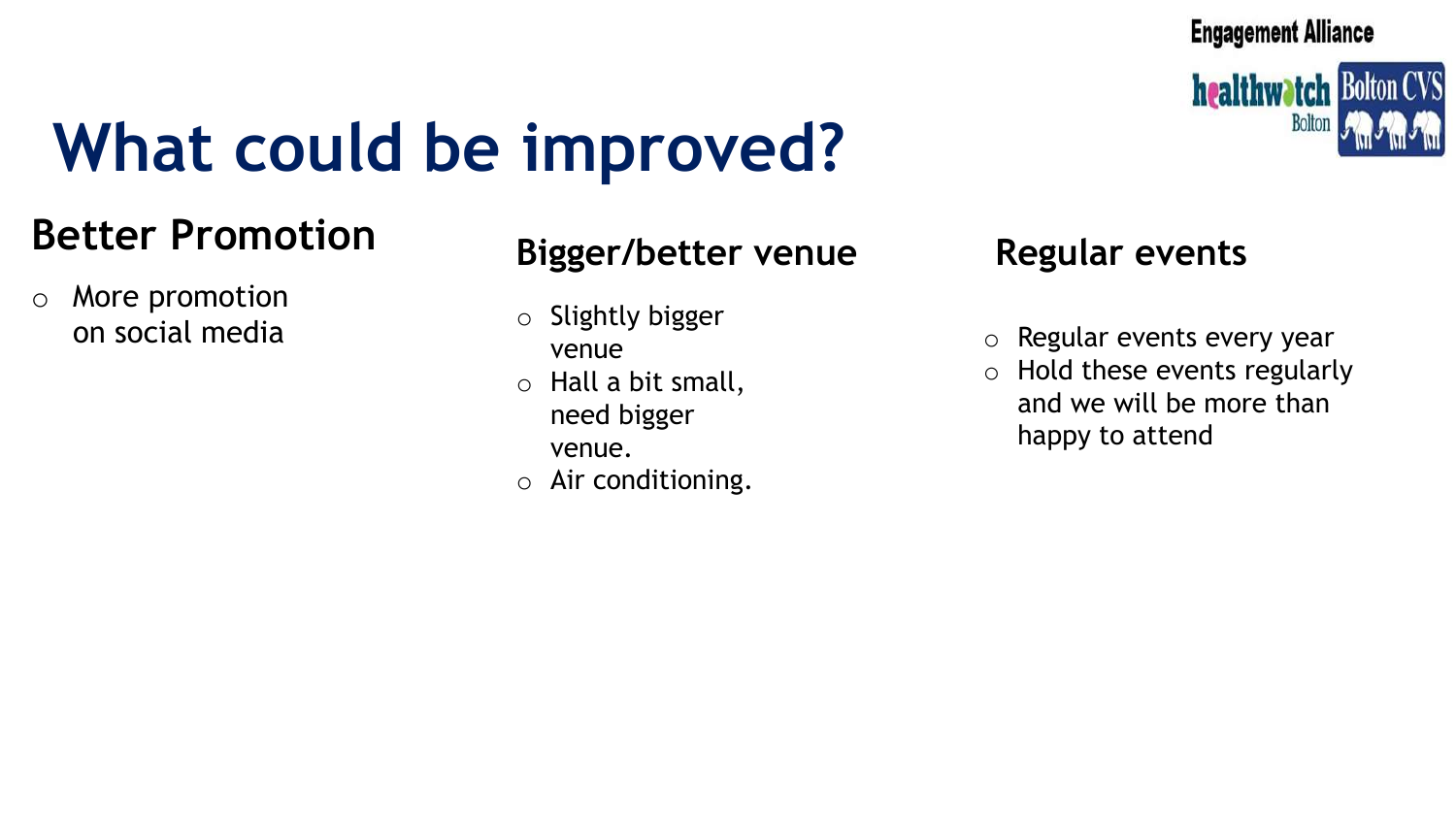## **Ideas for other venues?**

#### Stall owners suggested the following alternative venues

- o All souls Church
- o Bolton CVS HUB, YMCA, Bolton College
- o The elderdale centre in Breightmet, that could be a possible venue
- o Castle Hill Centre
- o Anywhere bigger
- o Rumworth
- o Primary schools
- o Little Lever, Bolton one, Victoria Square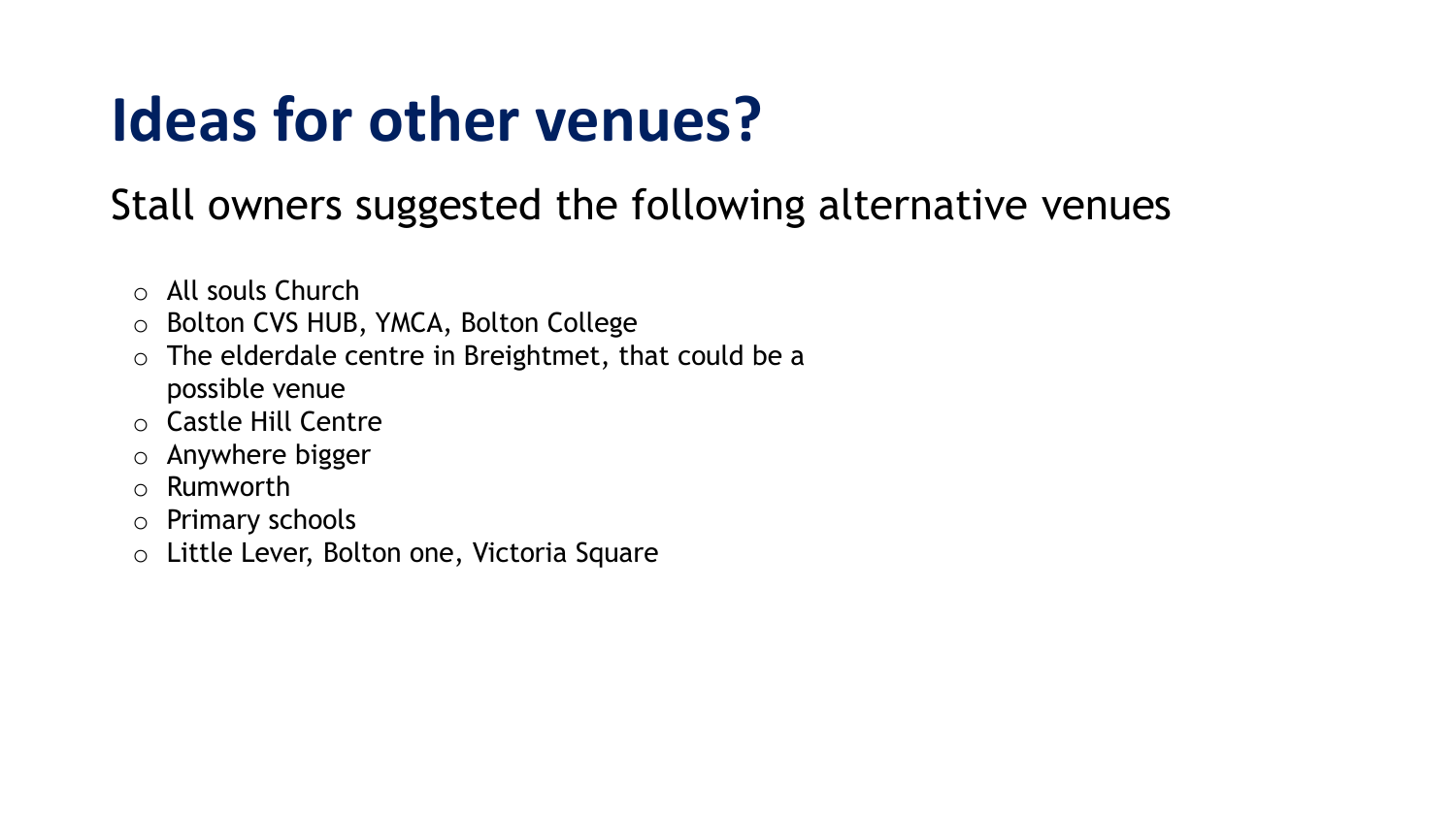

# **Little Lever**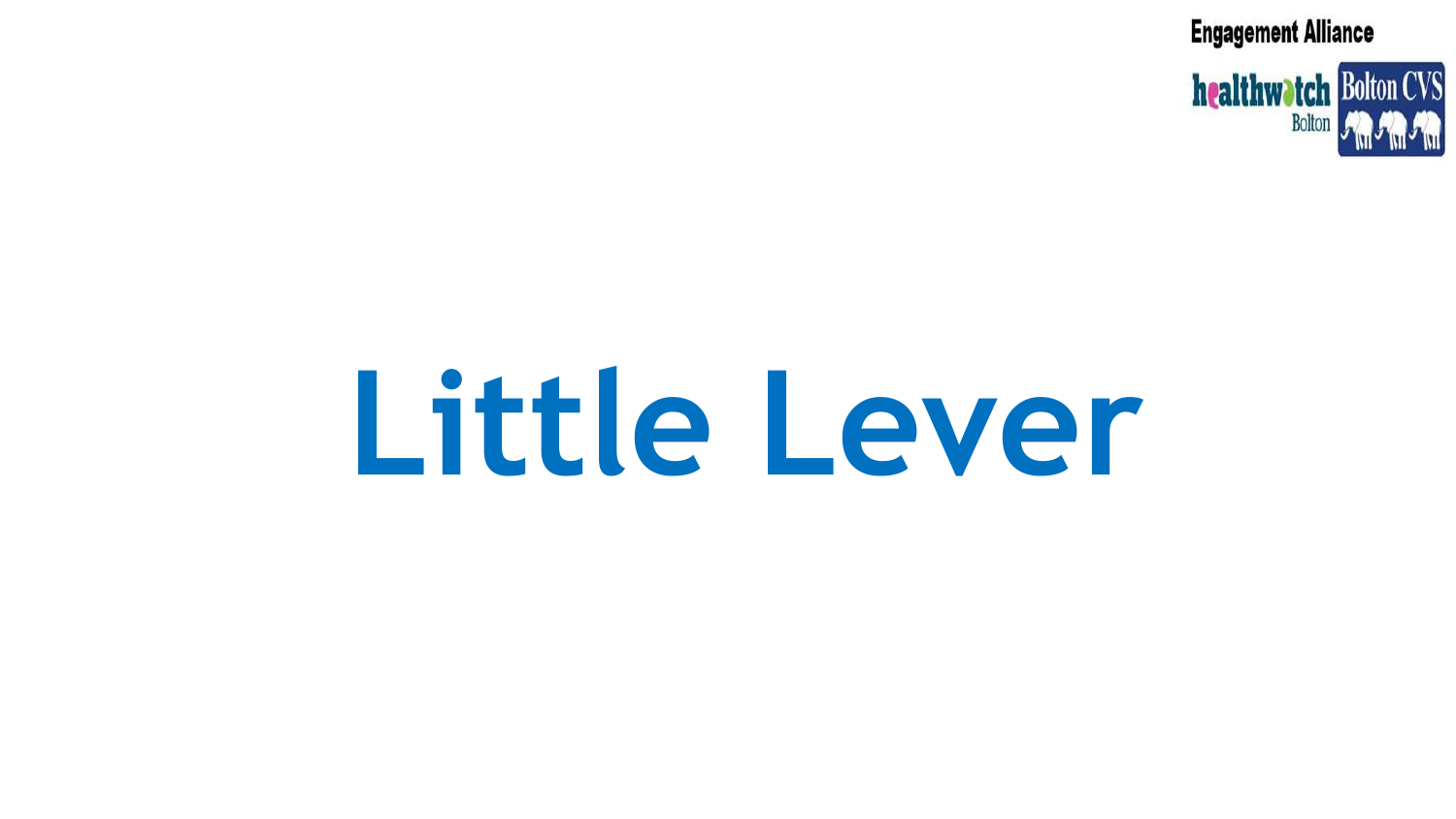### **Did the event meet your expectations?**

## Comments

#### **Interactive/Networking**

- o Great interactions with health professionals
- o Some good networking opportunities. Sadly no opportunities to reach the public
- o Good networking opportunity
- $\circ$  It gave me an opportunity to network
- o Good networking opportunity

#### **Poor attendance**

- o Not as busy as would have liked
- o Attendance by the general public very low
- o Very poor response from general public
- o Good Venue but not a lot of people attended from the community
- o Not as much footfall as expected
- o Disappointed that more members of the public did not attend



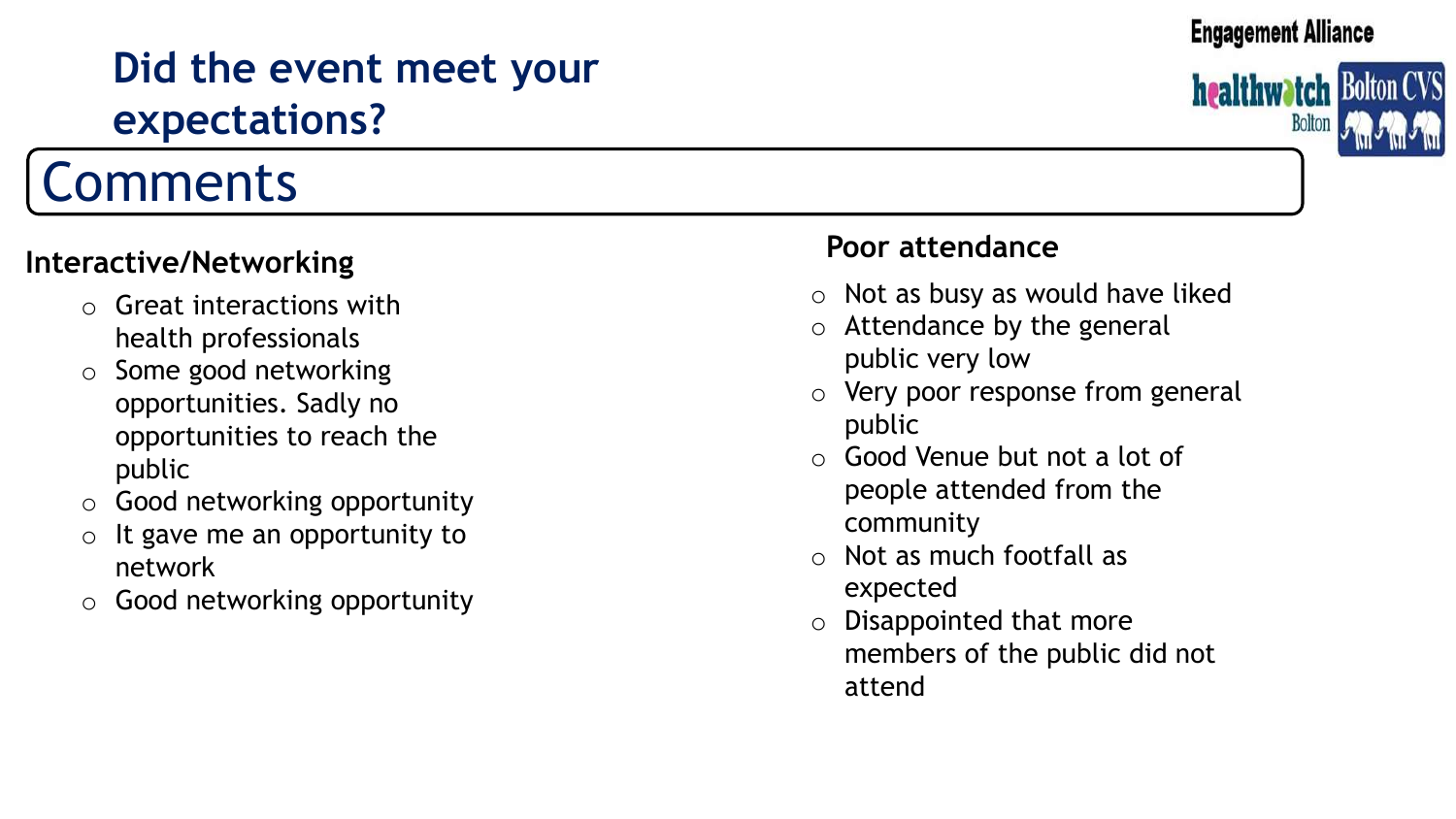### **How do people normally find out about your activities?**



#### **Stall owners find information about local activities through Formal and Informal Wa**

- o UCAN Community Centres
- o Webpages
- o Social media
- o Advert around the Little Lever area and on
- o Little Lever Facebook Group
- o GPs
- o Hospitals

#### **Formal Informal**

- o Word of Mouth
- o Events
- o Meeting new people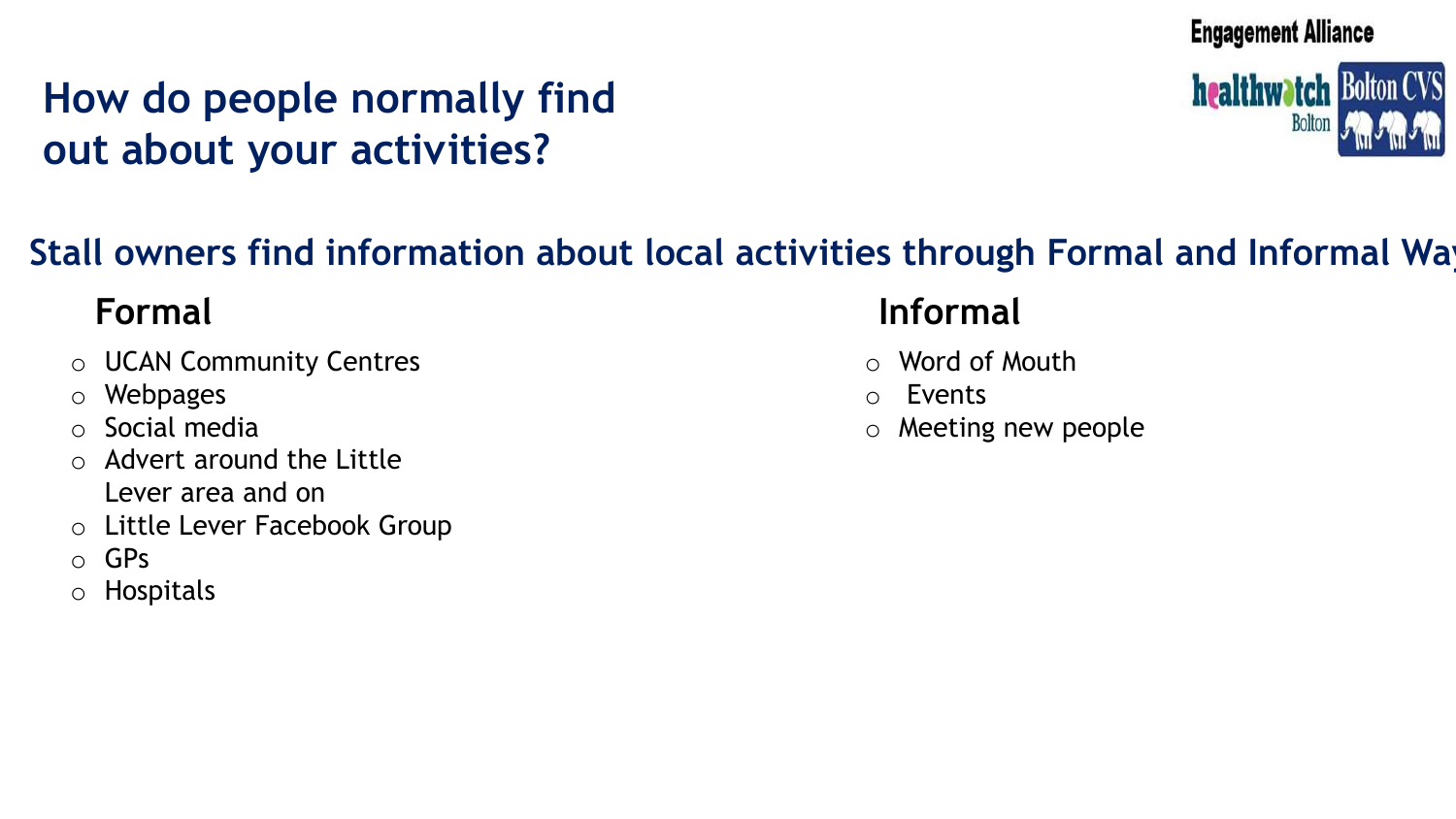#### **What was the benefit of taking part in this event?**



#### **Stall owners said the market events presented them opportunities for networking and awareness raising**

- o Networking, New Contacts
- New information of what is available around the area of Bolton and new projects being set up.
- $\circ$  To network, tell people about our services in Little Lever and also to inform people about our recent merger with Family Action
- $\circ$  Good to meet up with other service providers and CVS talked to them about possible funding

#### **Networking Information and Awareness**

- o Providing informational and support, raising awareness
- o Spreading awareness of diabetes
- o Raising our profile within Little Lever
- Make public aware of diabetes risk and prevention
- o Promoting awareness of our service
- o Sole Benefit meeting other attendees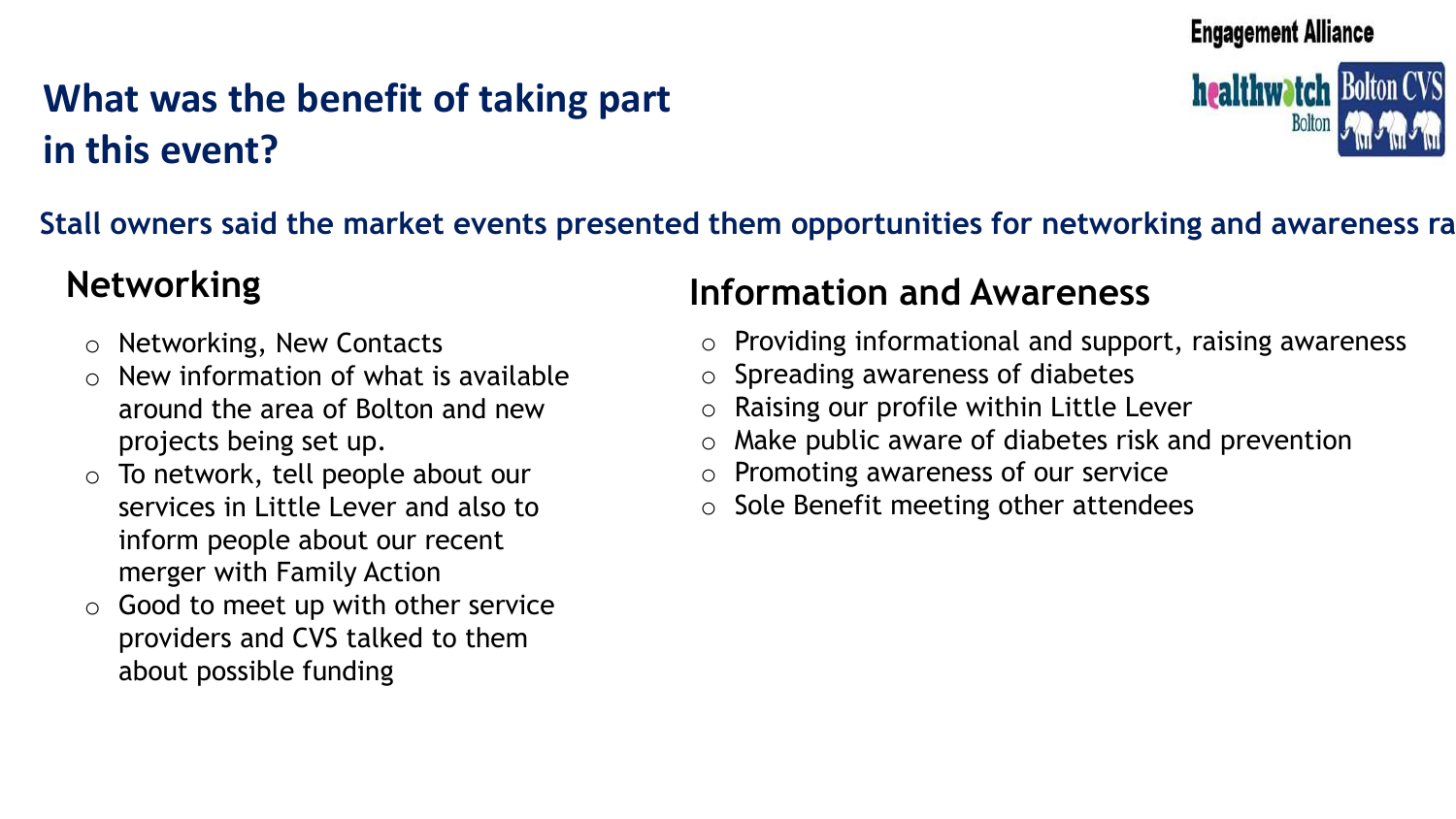## **What could be improved?**

- o Better advertising more attendees
- Contact local GPs within the area to make aware their patients of the event
- $\circ$  Not sure, possibly advertising the event to the public, Bolton news, web, informing professionals well in advance to enable them to spread the word through support groups and newsletters
- o Text from GP surgeries
- o More Local Publicity
- o Maybe target the right audience and a little better advertising
- $\circ$  If GP text the patients and remind them of the event, Social media, advertise in Local shops.
- o Maybe try other strategies for letting people know not already tried- i.e. contacting parents through school, text alerts or by post

#### **Better Promotion More central location**

- o More central to the target area
- $\circ$  A centre with better general public footfall
- $\circ$  more clearly open to the public

#### **Engagement Alliance**

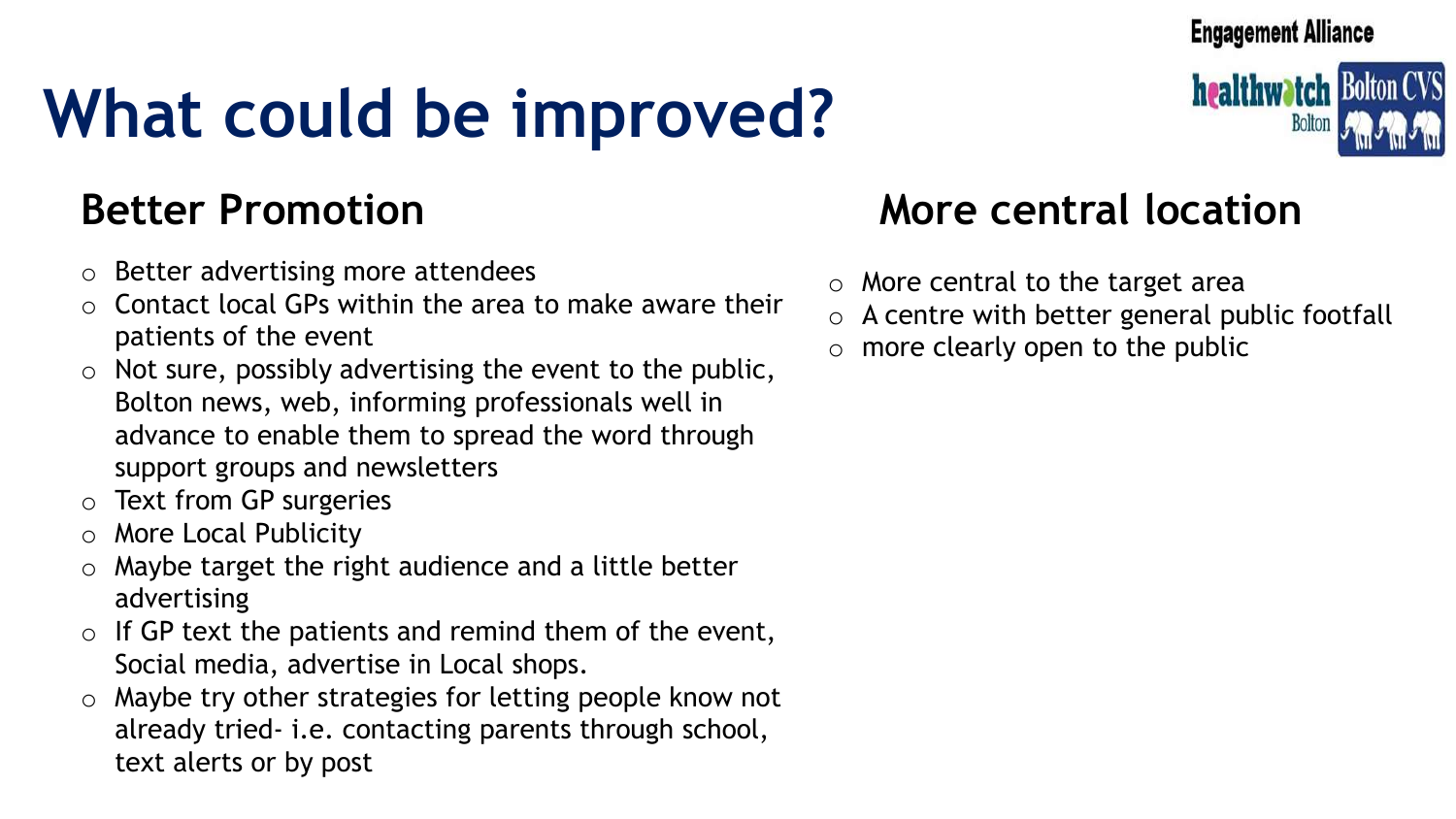**healthwatch Bolton CVS** 

## **Ideas for other venues?**

Stall owners suggested the following alternative venues

- o UCAN Centres
- o Bolton Arndale centre
- o Thicketford
- o Library- Bolton
- o Greenway Community Centre
- o Breightmet and Crompton Health centre
- o Lancashire Wildlife Centre on Bury Road
- o Lancashire wildlife Trust ERC Building
- o westhoughton Hub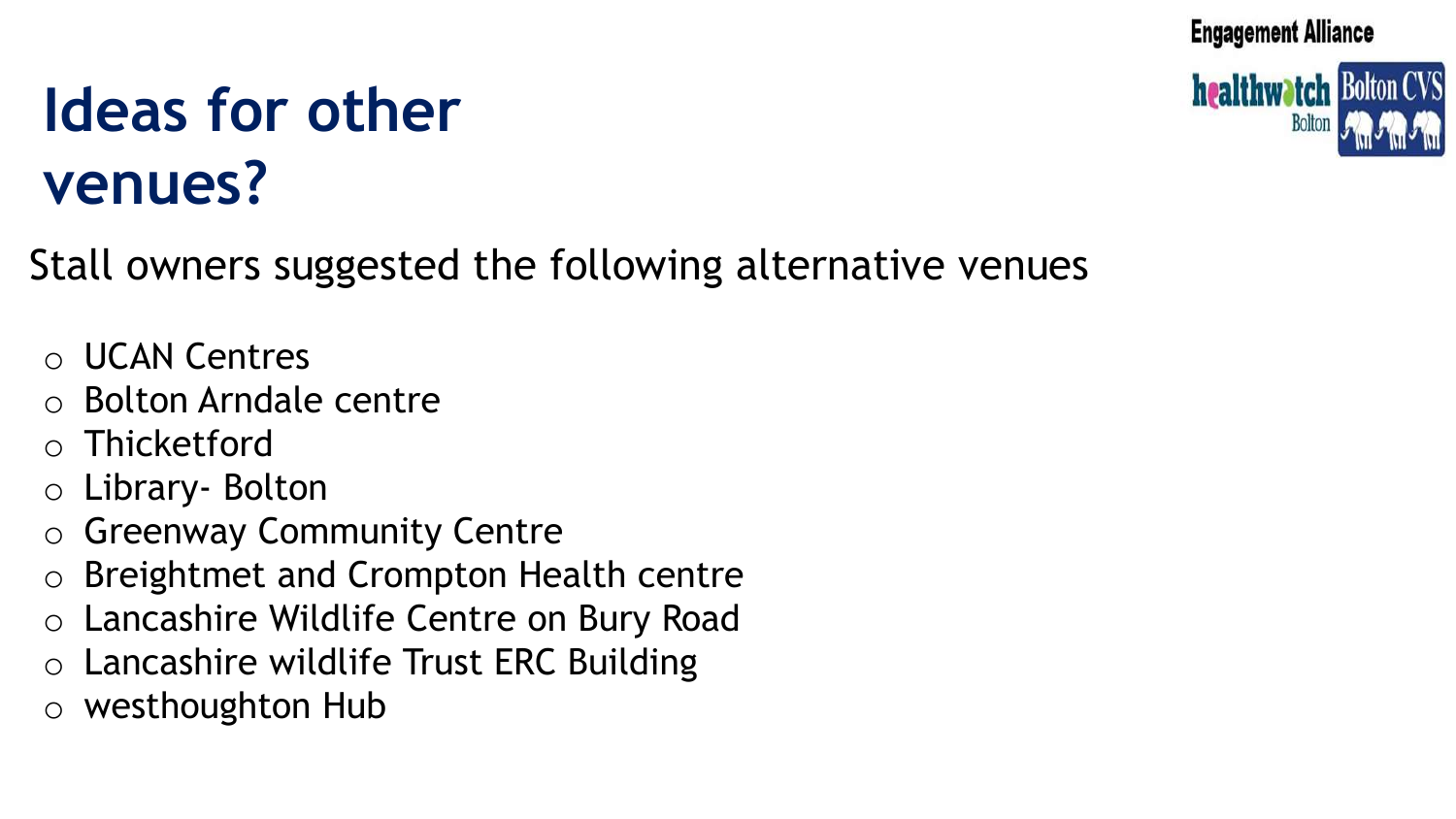

# **Horwich**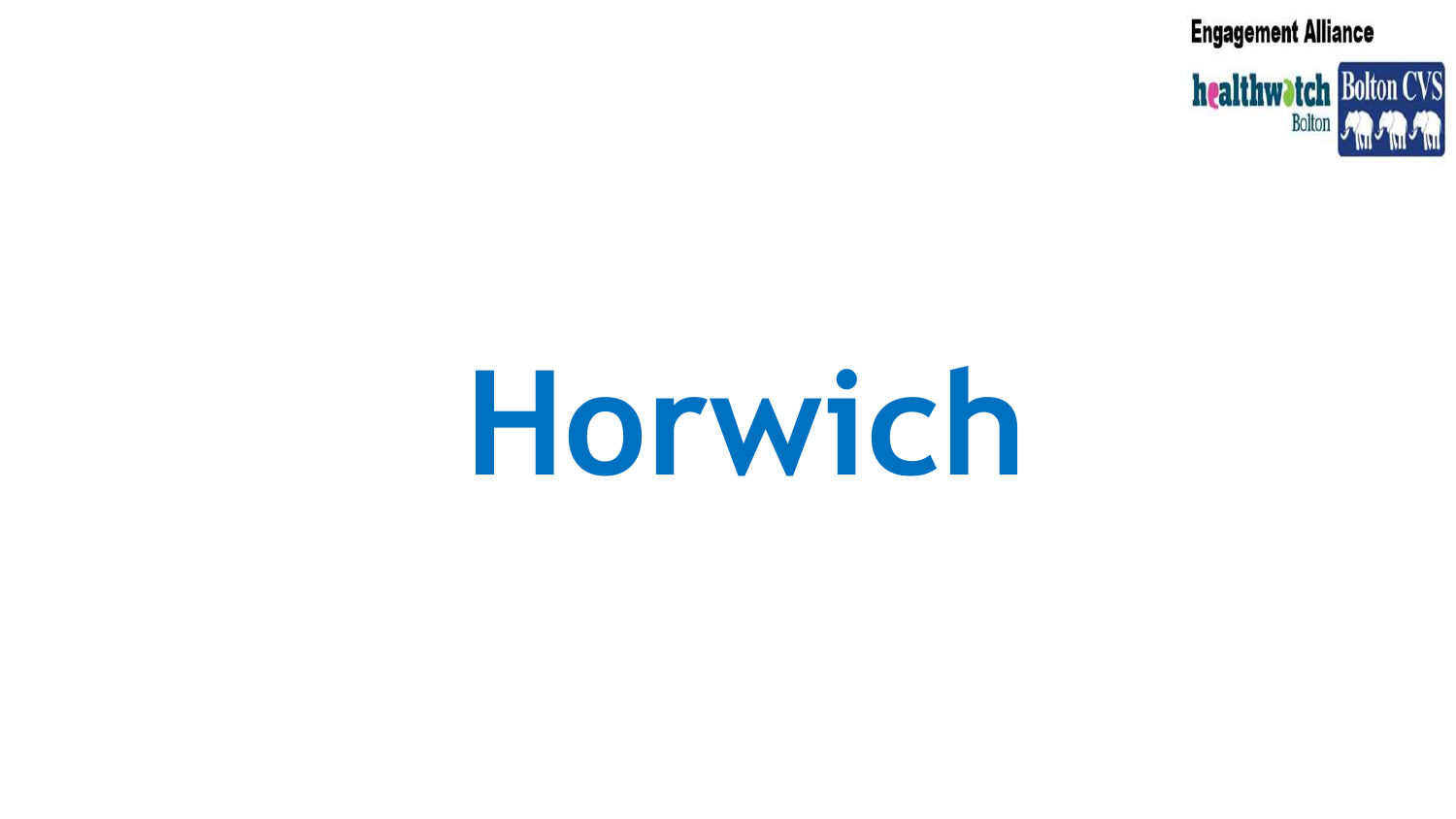### **Did the event meet your expectations?**

## Comments

#### **Bigger Venue**

- o Could have been in a larger room
- o Not enough space
- $\circ$  I thought there might have been more people. It was a good event although a bit cramped.
- $\circ$  A little low key but that was partly down to lack of space/identity etc.

#### **Networking**

- $\circ$  It was a busy vibrant event with the opportunity to network and meet the public, also the pasties
- o spoke to organisations

#### **Advice**

o We did speak with individuals and offered advice and support regarding our services.

**Engagement Alliance** 

**healthwatcl**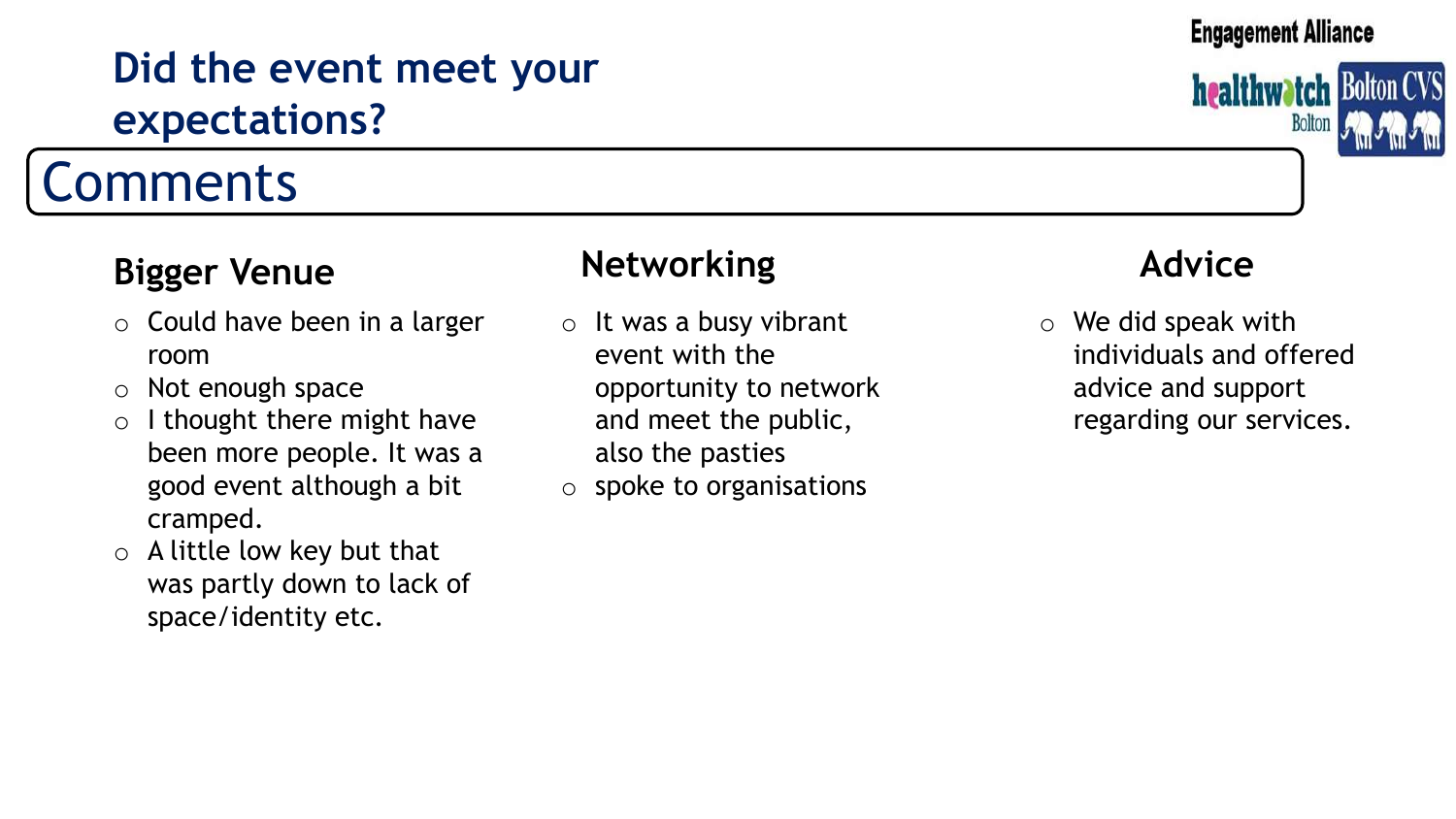### **How do people normally find out about your activities?**



#### **People find information about local activities through Formal and Informal Ways**

- o GP Surgery
- o Online
- o Social media
- o NHS
- $\circ$  Other agencies
- o Outreach
- o Website

## **Formal Informal**

- o Horwich Community creative
- o Community Event
- o Stands and events
- $\circ$  Word of mouth
- o People referrals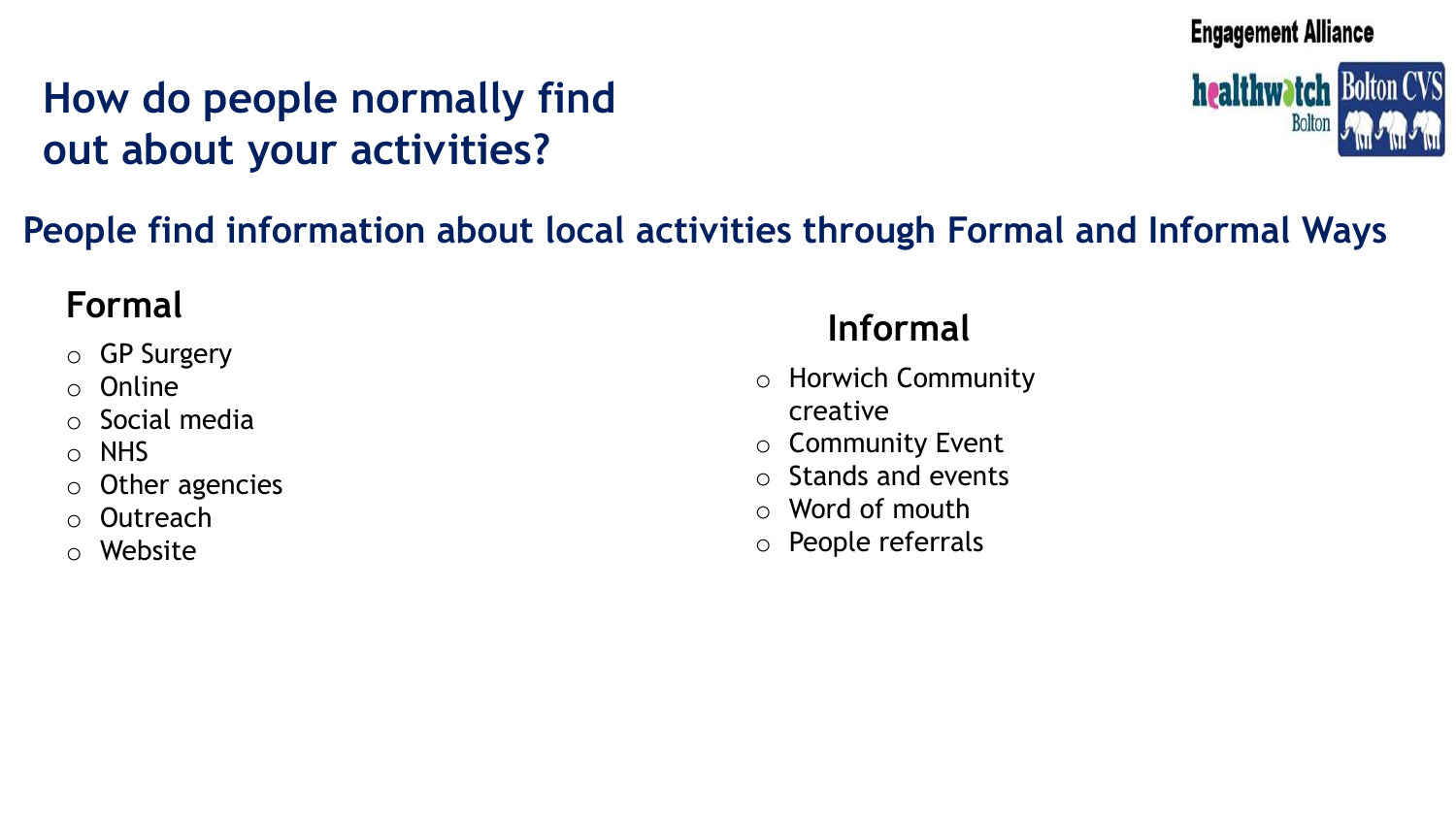### **What was the benefit of taking part in this event?**



#### **People said the market events presented them opportunities for networking and awareness raising**

#### **Information Networking**

- $\circ$  Local centre community sharing information
- o Just to get the project known in the community
- o Passing on information
- **Outreach to the Horwich Community**

- o Networking and providing advice to residents of Bolton
- $\circ$  It was beneficial to meet other organisations and find out what they do.
- o Meeting people who were interested either in volunteering with us or recommending volunteers to us. I had several hopeful contacts.
- $\circ$  To engage with people of Horwich and find out what's happening in the area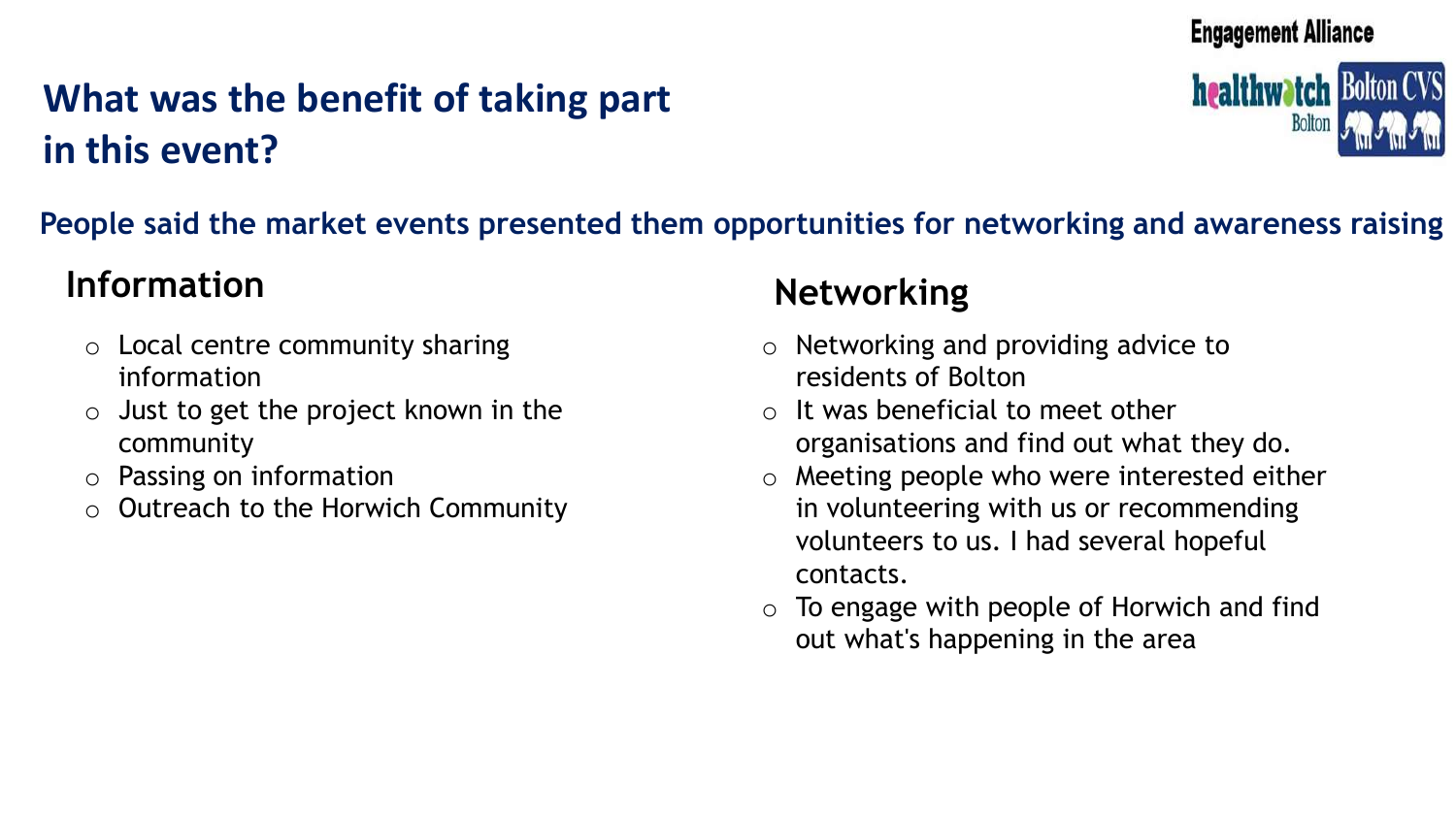## **What could be improved?**



#### **Better Promotion Suitable Venue**

- o Making sure everyone attending knows where all the stalls are
- o Being outside was very pleasant and appropriate but I did wonder whether some people missed our stall

- $\circ$  The room was far too small and confined. Especially as it was really warm and not enough air circulating.
- o More space
- o Working out the space, tables better organised, we were quite tightly packed together.
- o Larger outdoor to weather room was very warm
- $\circ$  A bigger room with airflow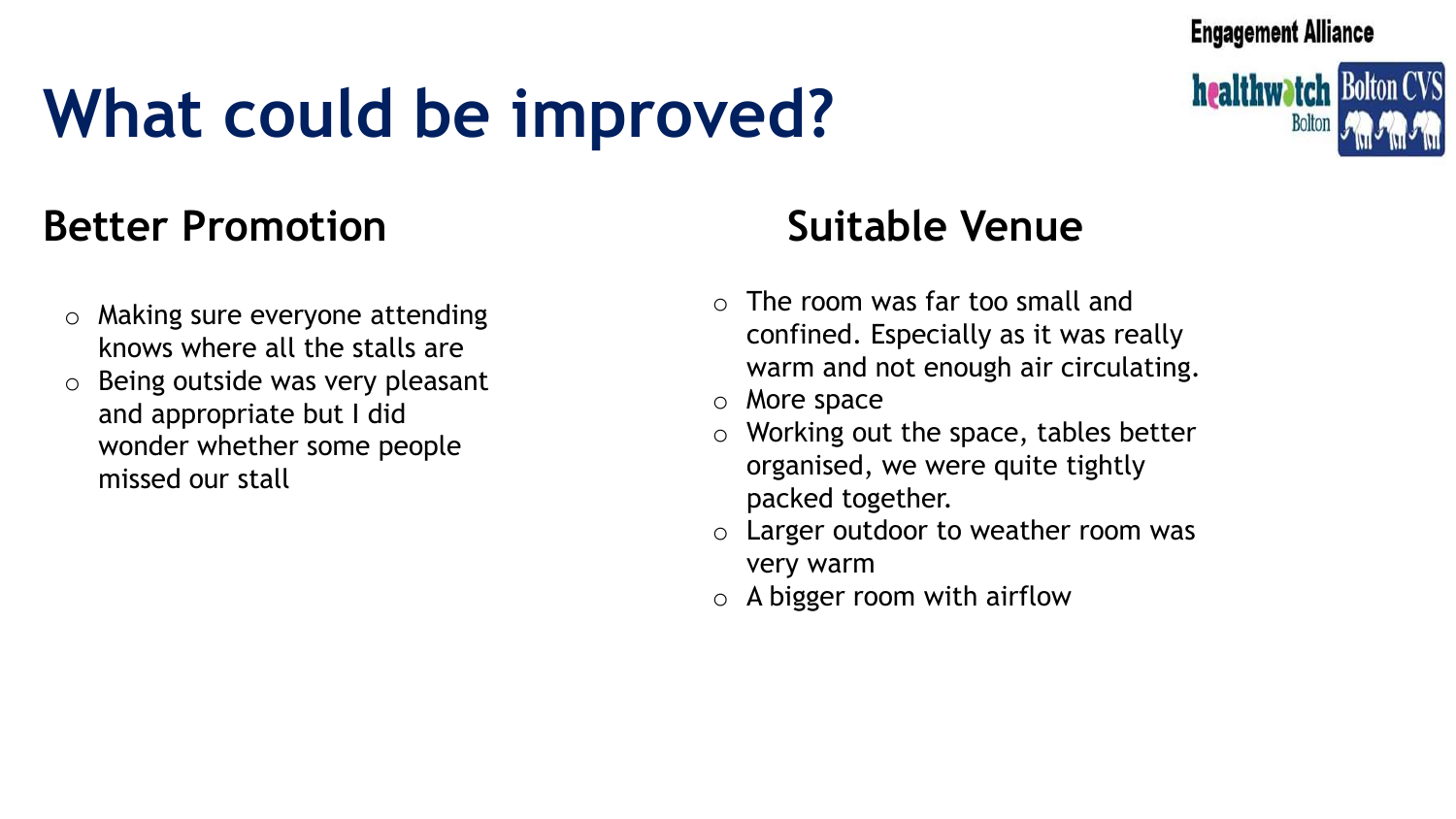## **Ideas for other venues?**

**healthwatch Bolton CVS Bolto** 

- o Horwich RMI
- o RMI, Brazley centre
- o Westhoughton Hub
- o Band Bolton YMCA
- o Blackrod Community Centre,
- o All souls Halliwell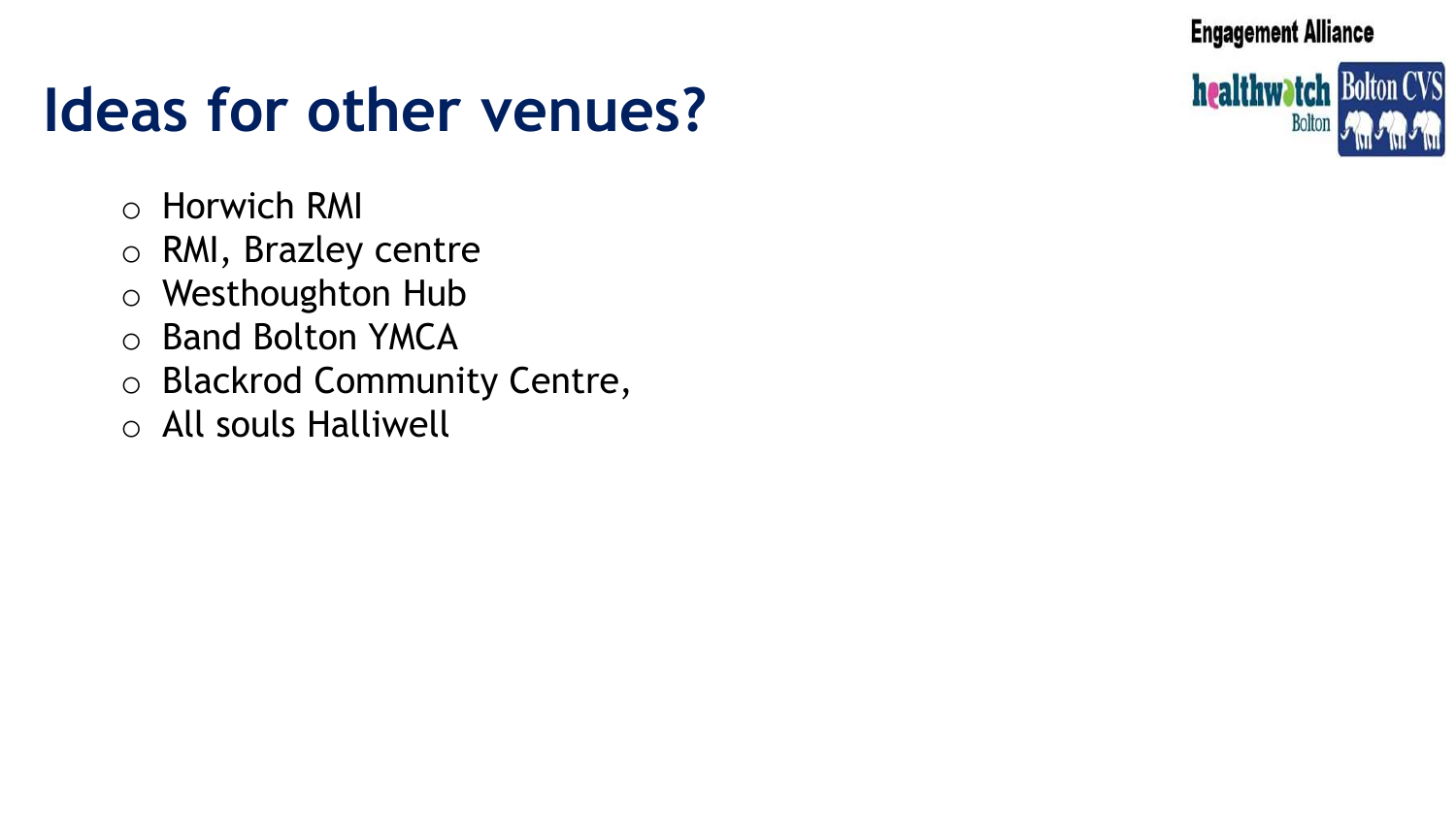

# **Rumworth**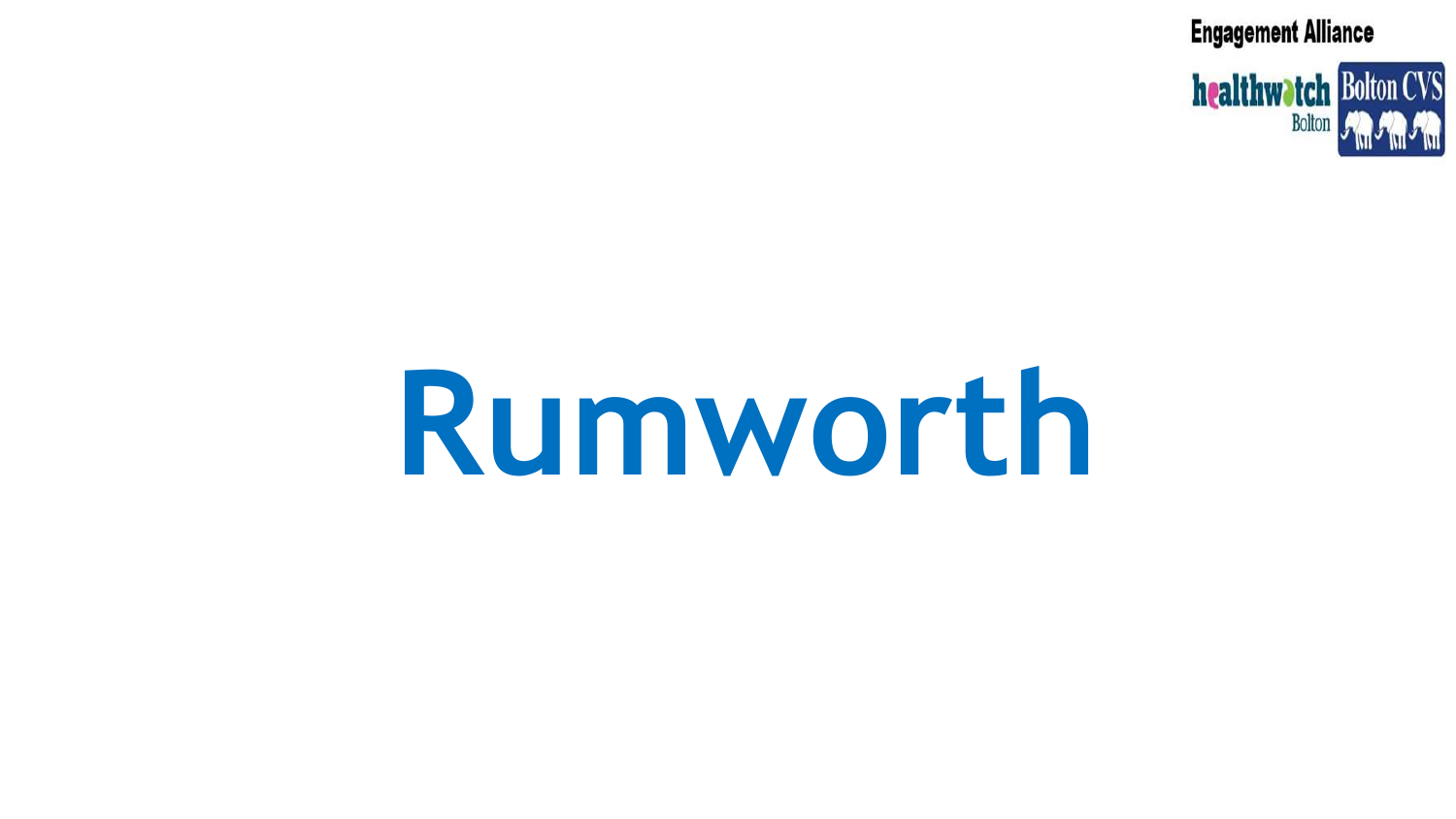### **What was the benefit of taking part in this event?**





#### **People said the market events were interactive, fun, and a good way to forge networks**

#### Interactive, and Fun

- o We enjoyed the event meeting other people from the area and sharing ideas.
- We liked the relaxed atmosphere and friendliness of everyone.
- $\circ$  I t was good to have café for refreshments. It was good to know that other people care about Rumworth area.
- o It made us feel that we are part of community and not just individuals on our own.

#### Networking

- $\circ$  A really good event, great to have the opportunity to invite the local community. Plenty of discussion and interest regarding youth and children's work. Thanks for organising.
- $\circ$  Lots of interest on display of drug paraphernalia. People asked what drugs are popular in Bolton. What young people may be exposed to? Spoke to people asking about referrals for those they know.
- o Really positive day. Talked to people and networked with other local groups for common goal 'for the community'. Great to get the great event- spoken to people but also liaised and networked with other organisations. Thanks for the invite.